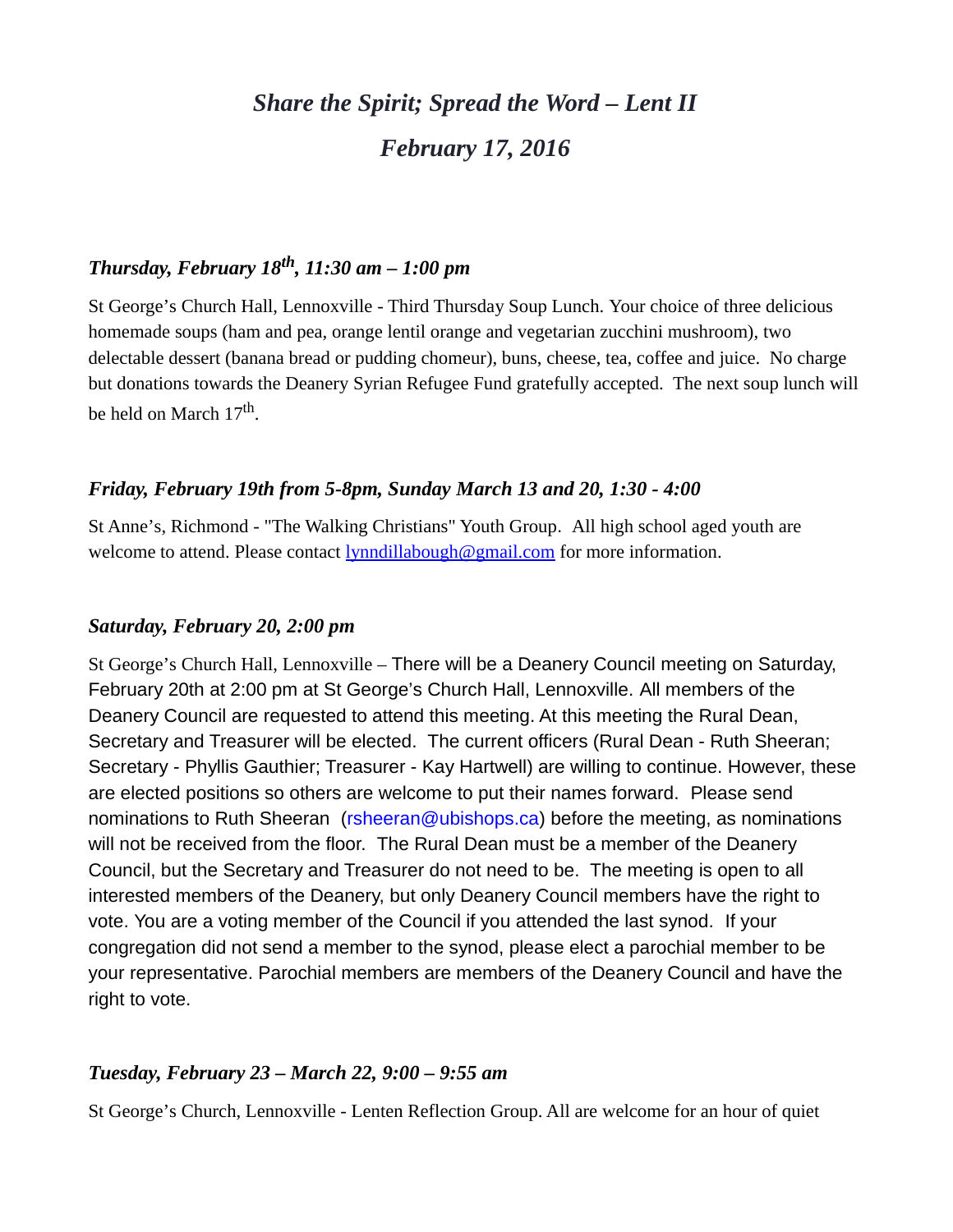reflection on the lectionary readings for Lent. We will use the method of lectio divina to listen for God's Word speaking in our lives. All materials are provided and there is no need to sign up. Please just come when you can. It is cold outside, but this group is warm and welcoming. We meet in the upper room at St George's, Lennoxville. If you have any other questions, please contact [lynndillabough@gmail.com](mailto:lynndillabough@gmail.com)

# *Please note that the following event will begin on Wednesday, February 24th at 6:00 pm not the 17th as originally advertised.*

St George's, Lennoxville - The Nicene Creed: What Does the Church REALLY Believe? A six weeks course on the Nicene Creed led by the Archdeacon will be held on the Wednesday Evenings in Lent. This course is particularly suitable for those of mature years considering preparation for the Sacrament of Confirmation. It is also suitable for those interested in the theology and philosophy of foundational Christian thought. Participants need not be Christians, but it is for all those who are interested in what the Church REALLY believes as opposed to what most people THINK it believes. Conversation will take part over a Lenten soup supper.

# *Thursday February 25, 11:30 - 1:00*

Danville & Asbestos Community Meal *-* All residents of Danville and Asbestos are invited to this free community meal of hot casseroles, homemade rolls, desserts, tea, coffee and juice. Those who live alone, or for those who find the last week of the month a time when food is more scarce are particularly welcome, but all are invited. You must call or email to have a place set at the table for you. You may do this by emailing [lynndillabough@gmail.com](mailto:lynndillabough@gmail.com)

#### *Thursday February 25, 5:15-6:45*

Danville - Messy Church*.* All families with children 12 and under are welcome for this time of learning and worship. Parents (or grandparents) attend along with their children as we learn about our faith and enjoy a good meal. Storytelling, crafts, worship and dinner with materials and food all provided. We do collect a freewill offering during worship. This month we are learning about how Jesus washed the disciples' feet and taught us all to love each other. If you would like to attend, or would like more information about the program, please contact [lynndillabough@gmail.com](mailto:lynndillabough@gmail.com)

# *Wednesday March 2, 5:15-6:45*

*Bury - Messy Church.* All families with children 12 and under are welcome for this time of learning and worship. Parents (or grandparents) attend along with their children as we learn about our faith and enjoy a good meal. Storytelling, crafts, worship and dinner with materials and food all provided. We do collect a freewill offering during worship. This month we are learning about how Jesus washed the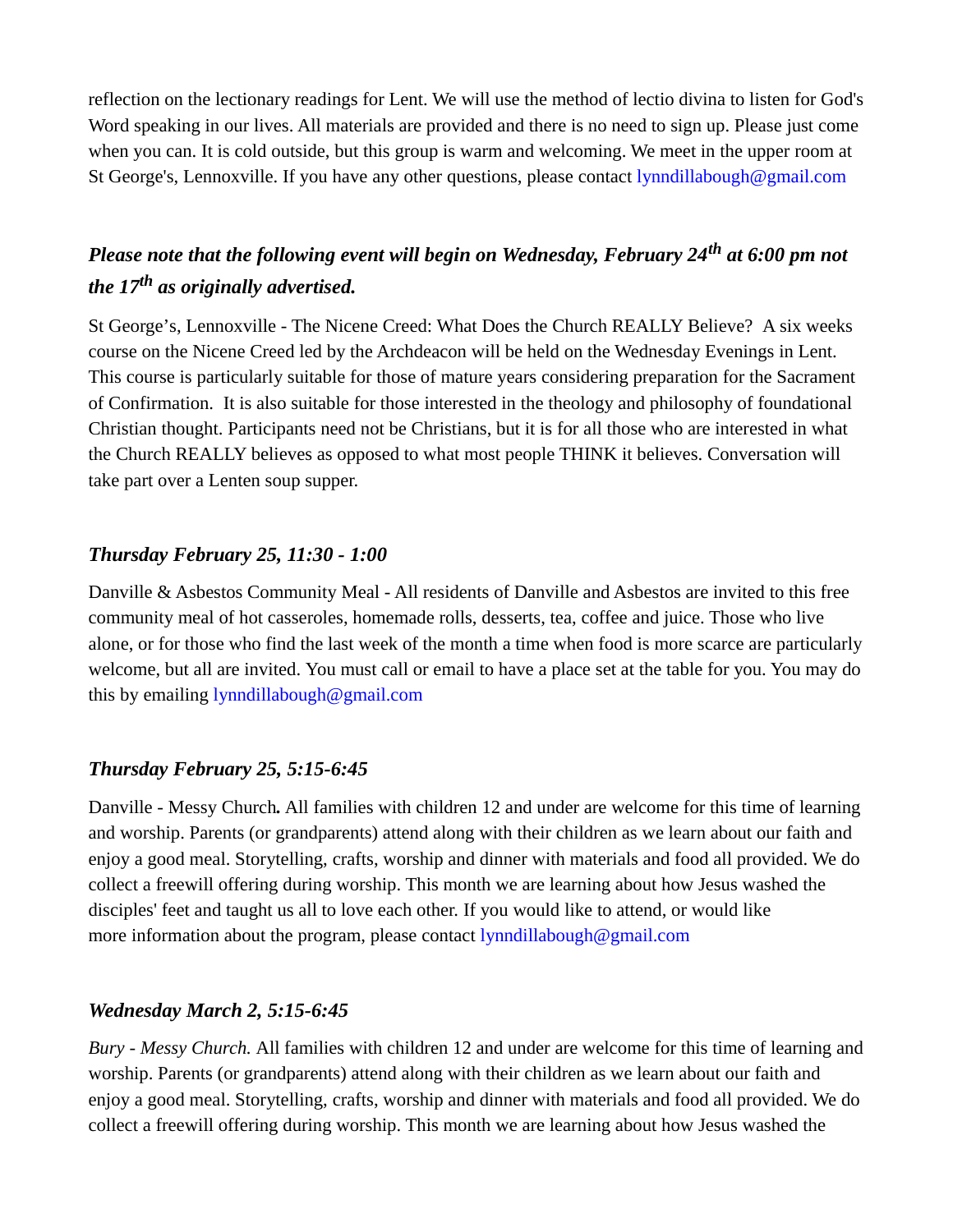disciples' feet and taught us all to love each other. If you would like to attend, or would like more information about the program, please contact [lynndillabough@gmail.com](mailto:lynndillabough@gmail.com)

## *Education for Ministry - Year One: September 2016 until June 2017*

Beginning in September, there will be an opportunity for new participants from the deanery to begin the Education for Ministry program. Now is the time to start thinking about this. EfM is a four-year program of theological education for lay people. The commitment is high, but the rewards are many as you learn to reflect theologically on your own life and on the world in which we live. First year involves an intensive study of the Old Testament scriptures. The following three years are on the topics of: New Testament, Church History, Theology, Ethics, and Ecumenism/Inter-Faith Dialogue. All years have a strong component of practical theological reflection. In many dioceses this is the standard formation program for lay readers, but anyone seeking greater maturity in their faith will find the program enriching. Canon Lynn Dillabough is the registrar in the Deanery and co-mentors the program with the Rev. Ruth Charleau. You may contact her if you would like any more information. [lynndillabough@gmail.com.](mailto:lynndillabough@gmail.com)

## *First Saturday of Every Month, 9:00 – 11:00 am*

St Matthias Church, Fitch Bay – Community Coffee hour. Coffee, tea and muffins. No charge. Everyone welcome.

#### *Every Tuesday*

Wales Home, Richmond - Bible Study on the book of Luke from 1:30 – 2:30.

All are welcome to this bible study in the 4th floor living room at the Wales Home. All materials are provided. Just bring a bible. We now have several people attending who are not residents of the home, so please feel free to join us any time. It may be a good opportunity to visit friends while you are there. Sometimes transportation from Lennoxville can be provided. Please contact [lynndillabough@gmail.com](mailto:lynndillabough@gmail.com) if you would like a drive or any other information.

# *Project to Encourage Reading For Children Aged 6 – 8*

Please consult the website for the details of this project. <http://www.labandeasylvain.com/lire/read/index.htm>

# *Mark your Calendars for Upcoming Spring Events (with more detail to follow):*